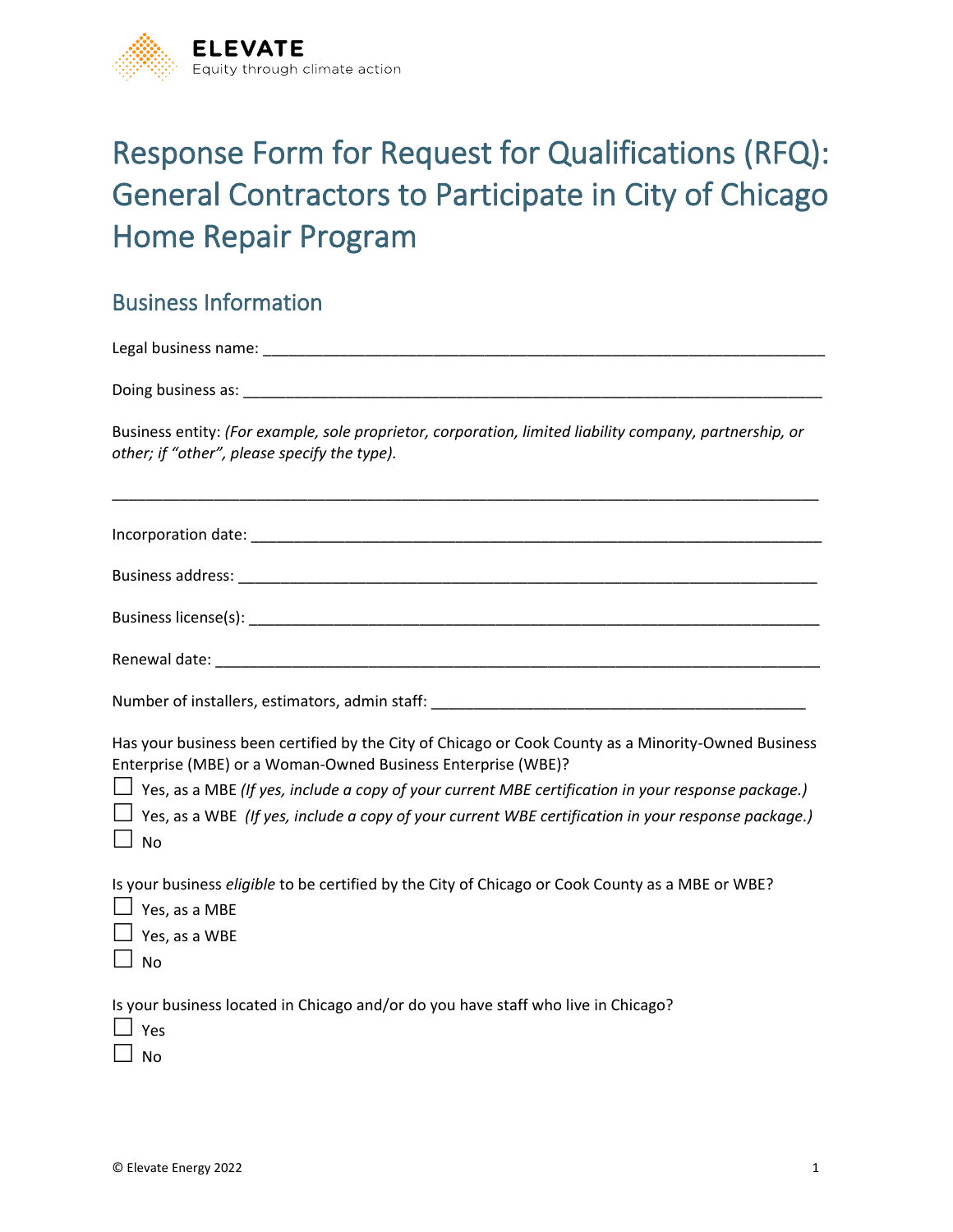

## **Staff Information**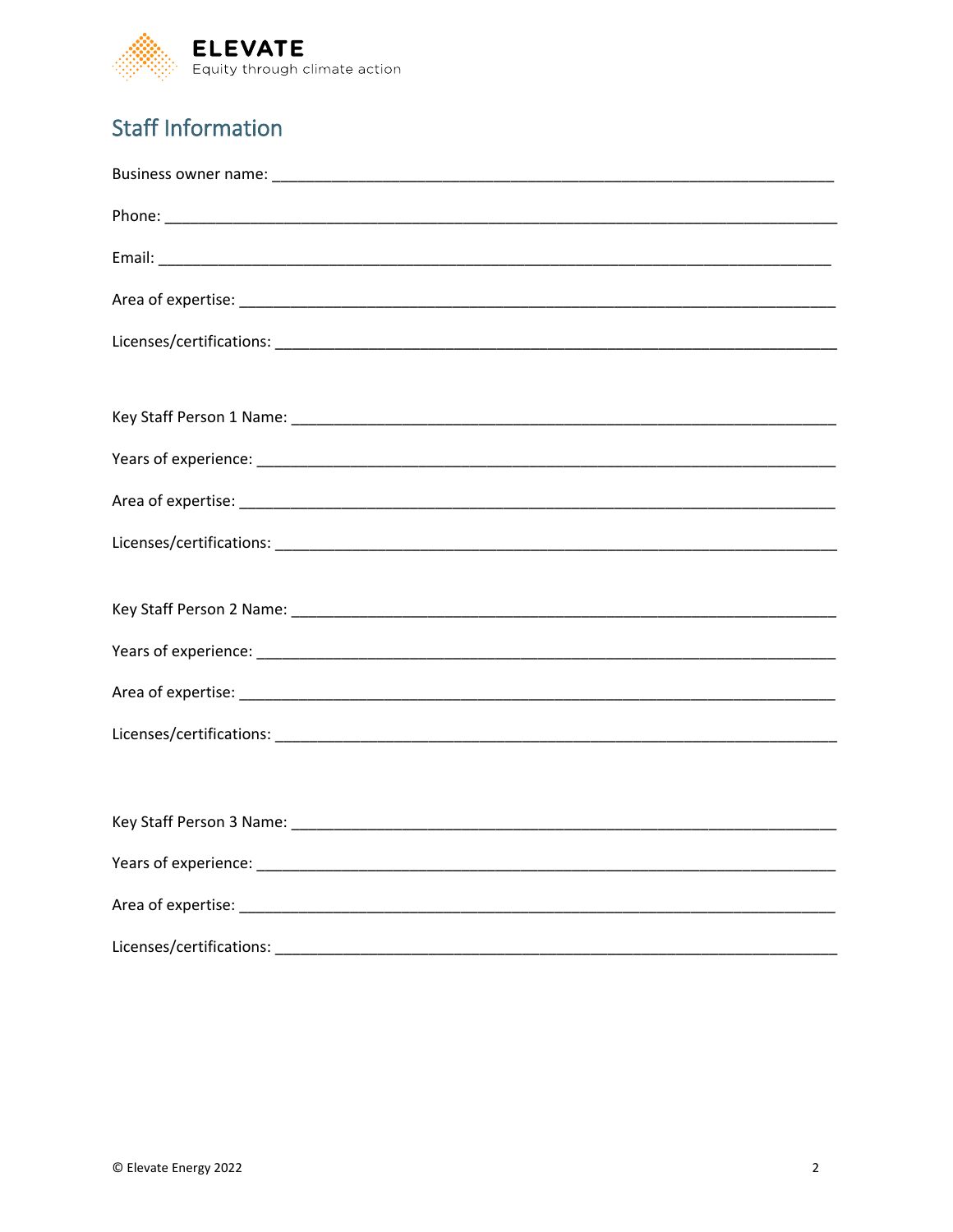

### Additional Staff Information

*If you have additional staff you want to highlight, please use this page provide the same information as above for the additional staff. If you do not have additional staff to highlight, please leave this page blank.*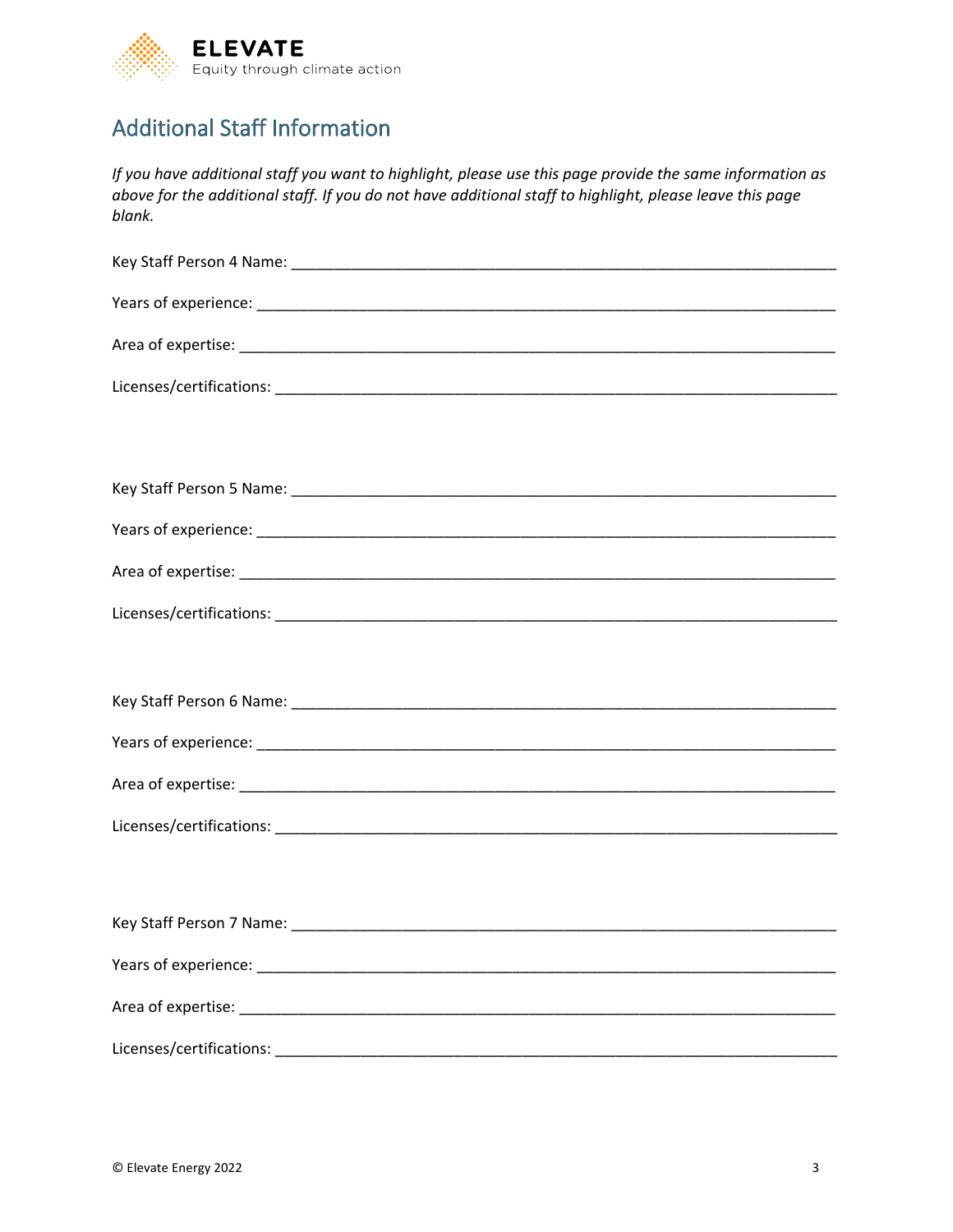

### Experience/Specialty

#### *Please check all relevant boxes.*

 $\Box$  My business and staff have experience as a general contractor, where I supervised, coordinated, and scheduled at least one other contractor to complete a project.

Estimated date of first general contractor project: \_\_\_\_\_\_\_\_\_\_\_\_\_\_\_\_\_\_\_\_\_\_\_\_\_\_\_\_

Estimated date of most recent general contractor project: \_\_\_\_\_\_\_\_\_\_\_\_\_\_\_\_\_\_\_\_\_\_\_\_\_\_\_\_\_\_\_\_\_\_\_\_\_

Please provide a **sub-contractor** reference for this type of work:

| Name:    |  |  |
|----------|--|--|
| Phone 1: |  |  |
| Phone 2: |  |  |

Email: \_\_\_\_\_\_\_\_\_\_\_\_\_\_\_\_\_\_\_\_\_\_\_\_\_\_\_\_\_\_\_\_\_\_\_\_\_\_\_\_\_

Please provide a **client** reference for this type of work:

| Name: ___________________________ |  |
|-----------------------------------|--|
|                                   |  |
|                                   |  |
|                                   |  |
| Cost of Project:                  |  |

 $\Box$  My business and staff have experience replacing pitched roofs.

Estimated date of first pitched roof replacement:

Estimated date of most recent pitched roof replacement: \_\_\_\_\_\_\_\_\_\_\_\_\_\_\_\_\_\_\_\_\_\_\_\_

Please provide a **client** reference for this type of work:

| Email: <u>Denomination of the second contract of the second contract of the second contract of the second contract of the second contract of the second contract of the second contract of the second contract of the second con</u> |
|--------------------------------------------------------------------------------------------------------------------------------------------------------------------------------------------------------------------------------------|
| Cost of Project: The Cost of Project:                                                                                                                                                                                                |
|                                                                                                                                                                                                                                      |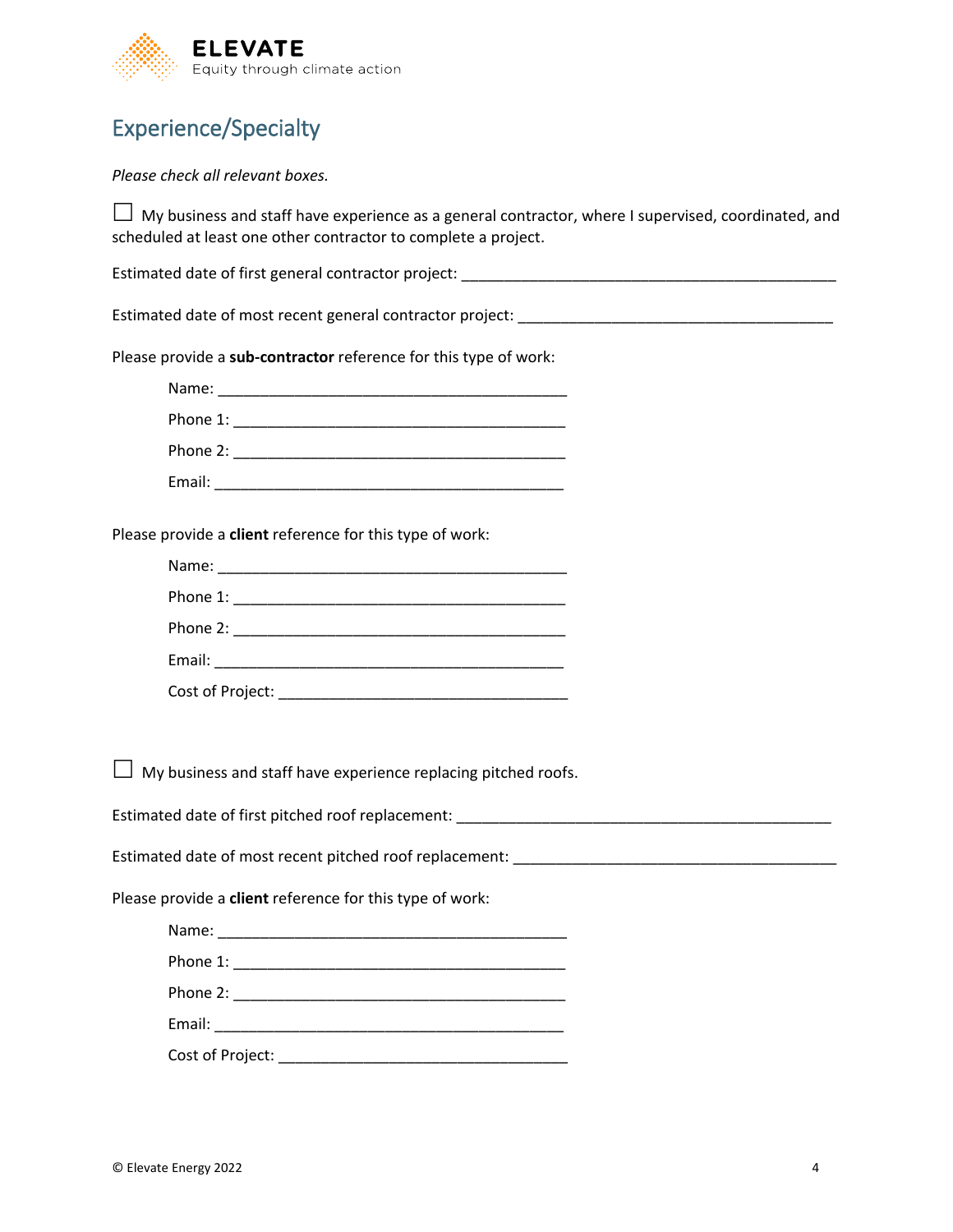

| $\Box$ My business and staff have experience replacing flat roofs.                 |
|------------------------------------------------------------------------------------|
|                                                                                    |
|                                                                                    |
| Please provide a client reference for this type of work:                           |
|                                                                                    |
|                                                                                    |
|                                                                                    |
|                                                                                    |
|                                                                                    |
| $\Box$ My business and staff have experience replacing concrete porches.           |
|                                                                                    |
|                                                                                    |
| Please provide a client reference for this type of work:                           |
|                                                                                    |
|                                                                                    |
|                                                                                    |
|                                                                                    |
|                                                                                    |
| $\Box$ My business and staff have experience replacing multi-level wooden porches. |
|                                                                                    |
|                                                                                    |
| Please provide a client reference for this type of work:                           |
|                                                                                    |
|                                                                                    |
|                                                                                    |
|                                                                                    |
|                                                                                    |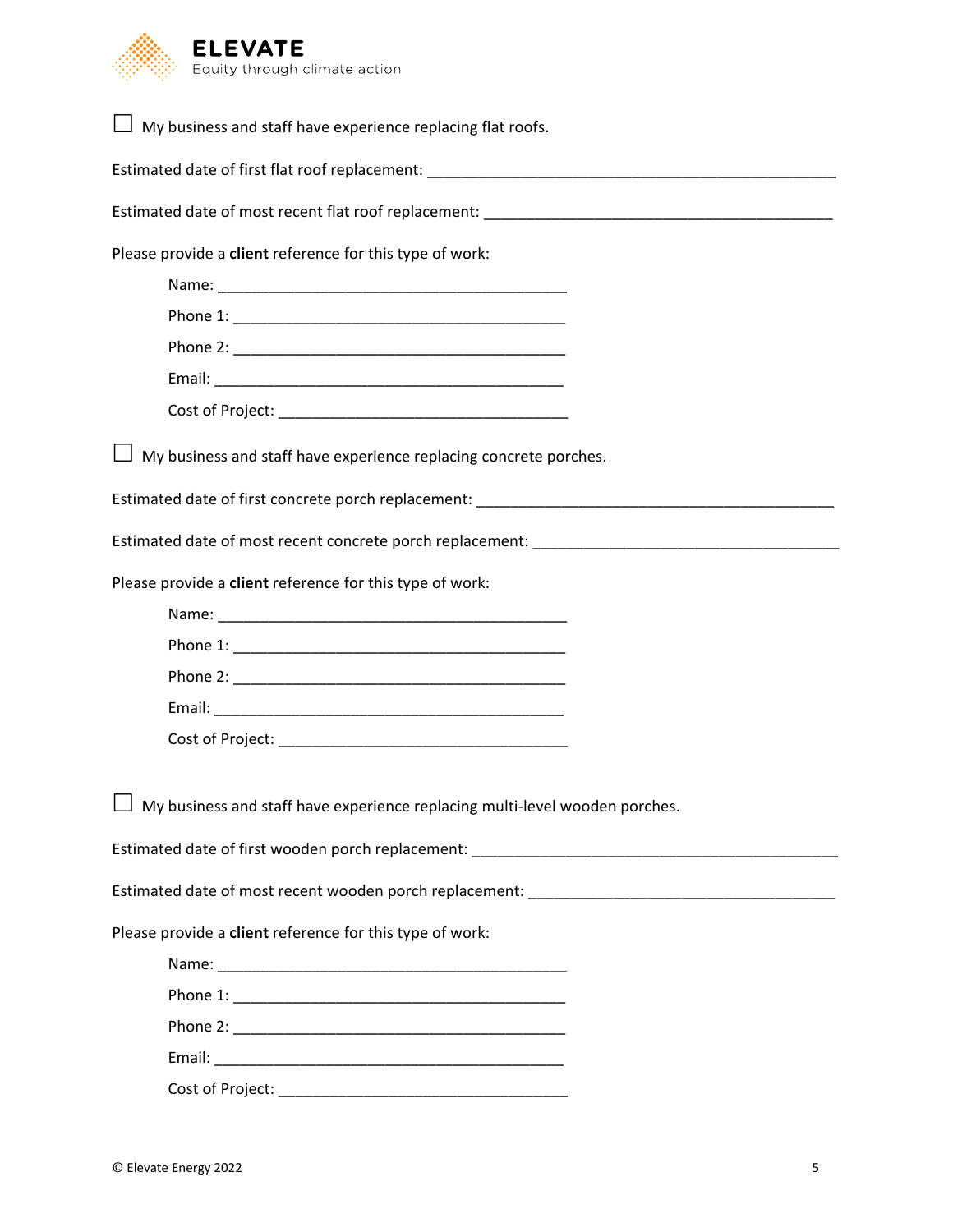

### References

*If you did not provide three references in the previous section, please add references here. Your response package should include at least three references.* 

#### Reference 1

| <b>Reference 2</b> |
|--------------------|
|                    |
|                    |
|                    |
|                    |
|                    |
|                    |
|                    |
|                    |
| <b>Reference 3</b> |
|                    |
|                    |
|                    |
|                    |
|                    |
|                    |
|                    |
|                    |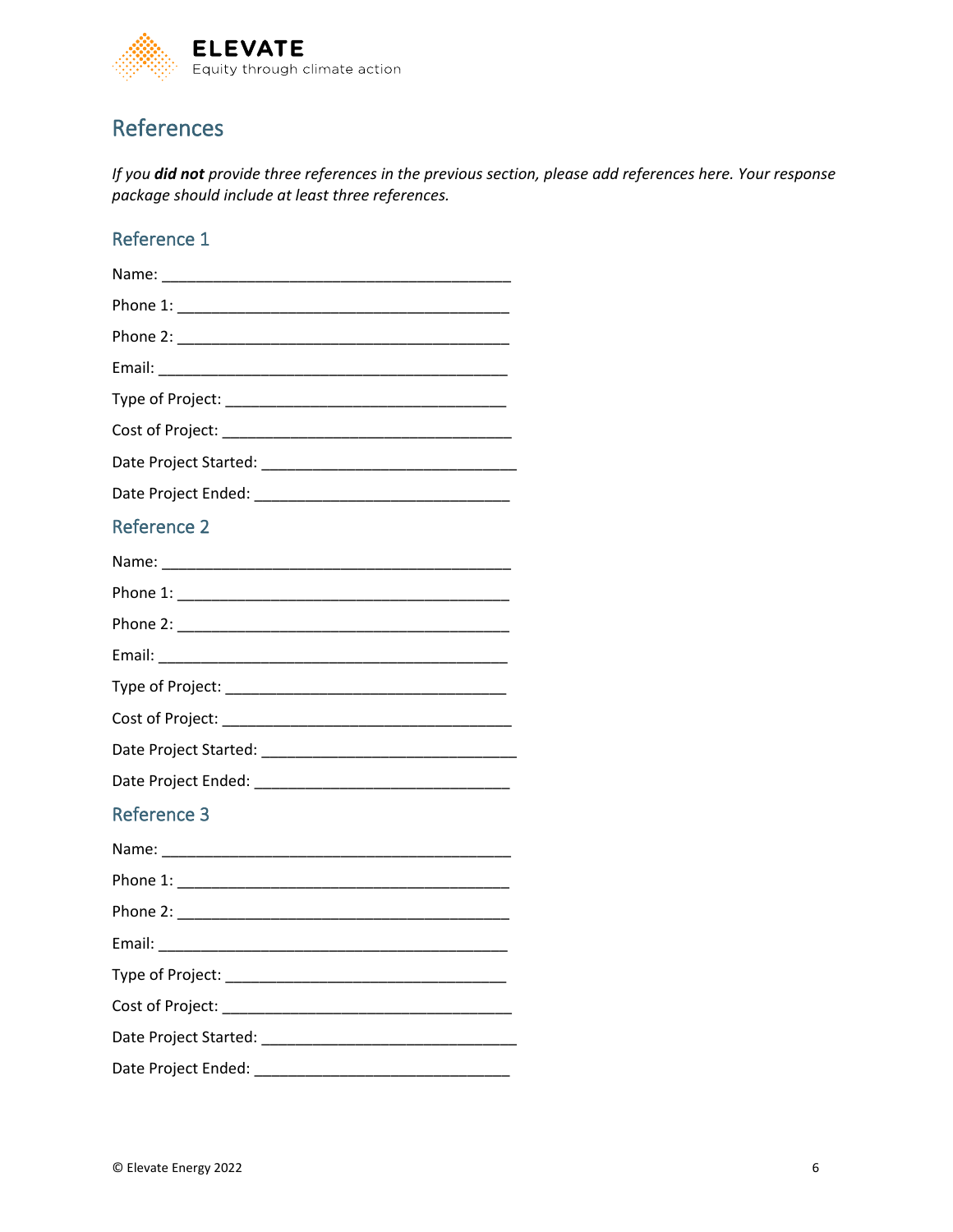

### Sub-Contractors

*Please list up to five contractors you sub work to most regularly.*

#### Sub-Contractor 1

| Type of Work: The contract of the contract of the contract of the contract of the contract of the contract of the contract of the contract of the contract of the contract of the contract of the contract of the contract of |  |  |
|-------------------------------------------------------------------------------------------------------------------------------------------------------------------------------------------------------------------------------|--|--|
|                                                                                                                                                                                                                               |  |  |

MBE or WBE certified?  $\Box$  Yes  $\Box$  No

*If yes, include a copy of the sub-contractor's current MBE and/or WBE certification in your response package.*

#### Sub-Contractor 2

| Type of Work: New York: New York: New York: New York: New York: New York: New York: New York: New York: New Yor |
|-----------------------------------------------------------------------------------------------------------------|

MBE or WBE certified?  $\Box$  Yes  $\Box$  No

*If yes, include a copy of the sub-contractor's current MBE and/or WBE certification in your response package.*

#### Sub-Contractor 3

| Type of Work: |  |
|---------------|--|

MBE or WBE certified?  $\Box$  Yes  $\Box$  No

*If yes, include a copy of the sub-contractor's current MBE and/or WBE certification in your response package.*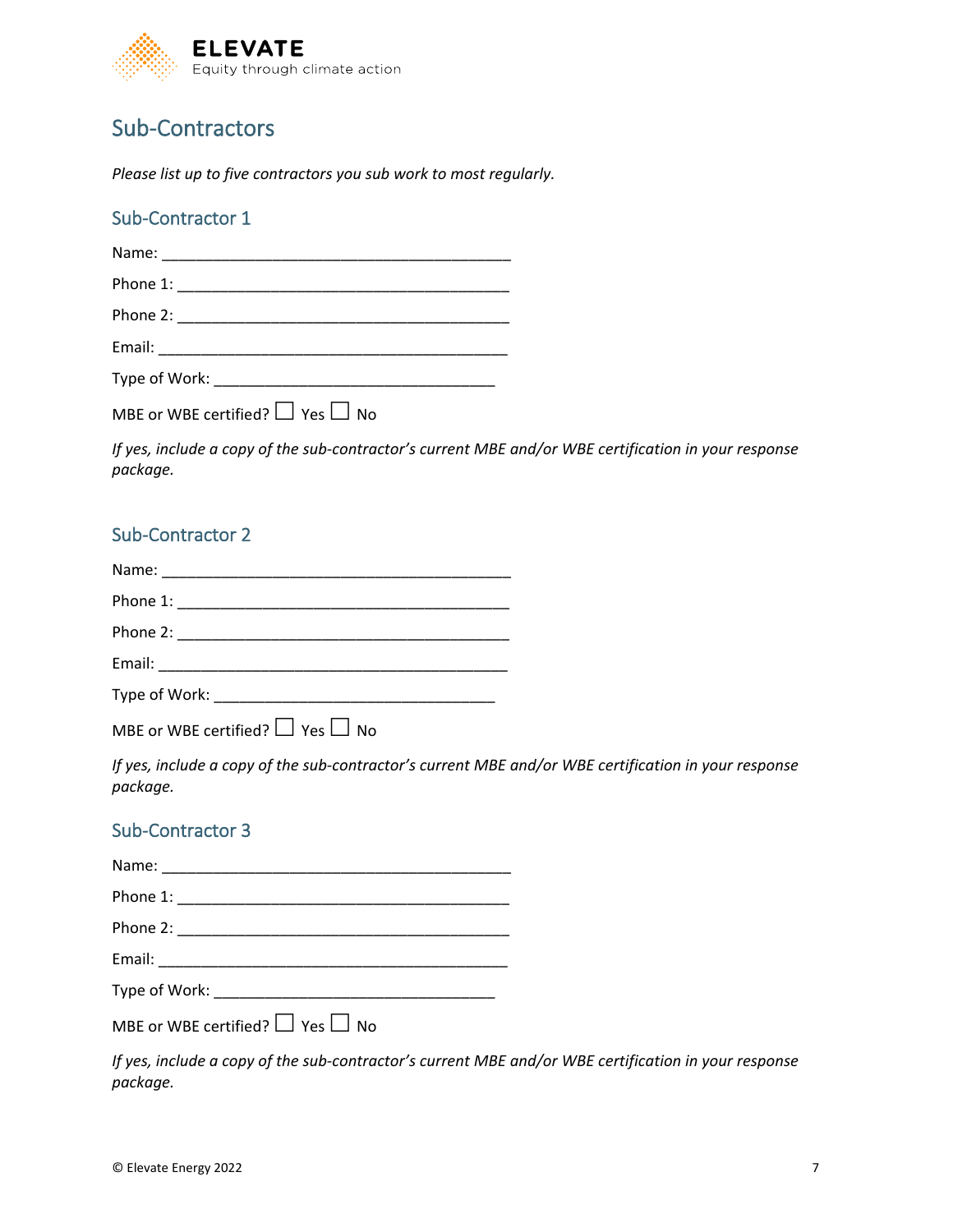

#### Sub-Contractor 4

| Type of Work: Type of Work: |
|-----------------------------|

MBE or WBE certified?  $\Box$  Yes  $\Box$  No

*If yes, include a copy of the sub-contractor's current MBE and/or WBE certification in your response package.*

#### Sub-Contractor 6

MBE or WBE certified?  $\Box$  Yes  $\Box$  No

*If yes, include a copy of the sub-contractor's current MBE and/or WBE certification in your response package.*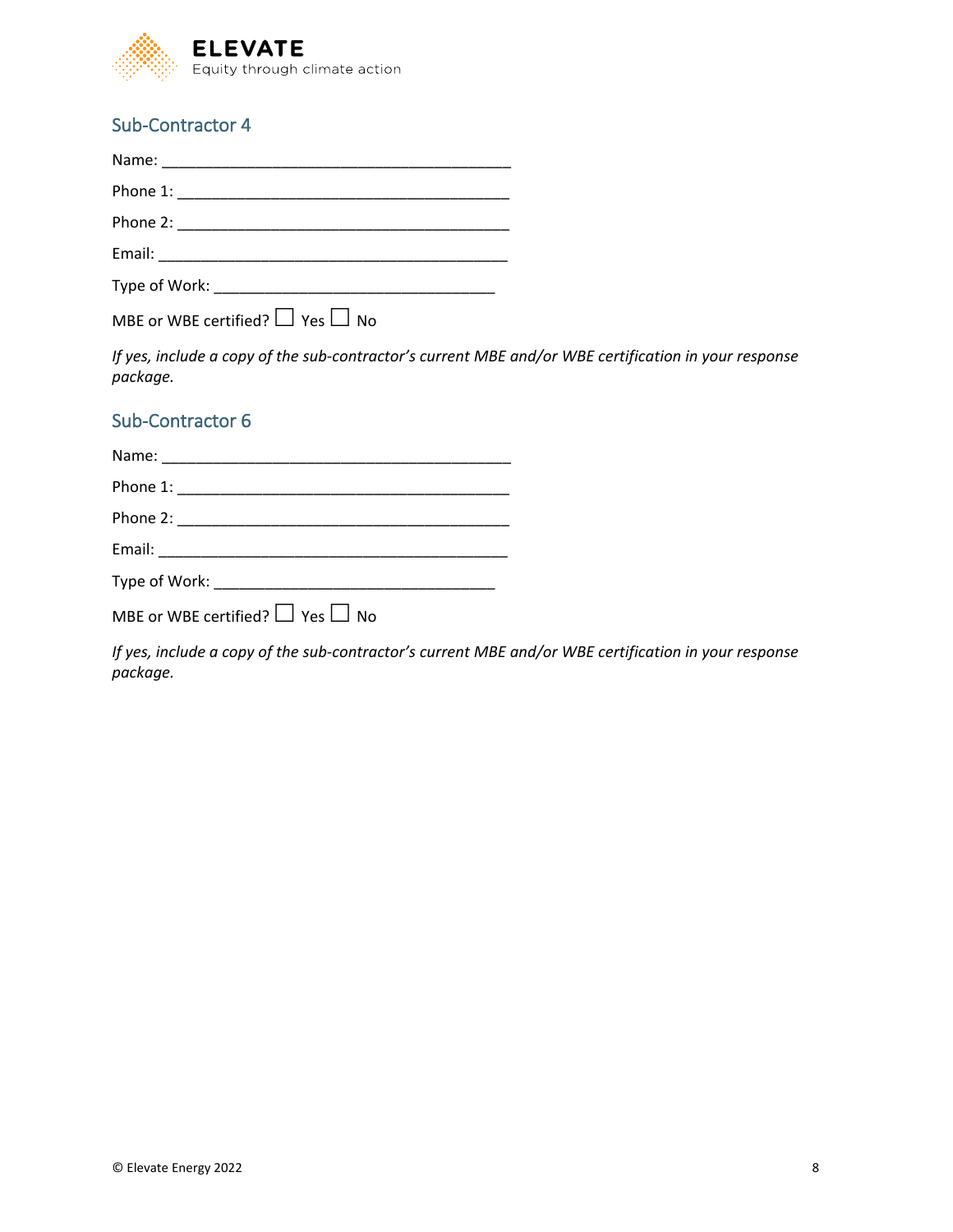

### Respondent Acknowledgments

*Please check the below statements to acknowledge.*

#### Safety Plan

 The respondent acknowledges that respondent will, at all times while performing work under the Home Repair Program, comply with all safety requirements including, but not limited to, all Occupational Safety and Health Act (OSHA) requirements applicable to the work, and all City of Chicago and CDC guidelines for the prevention of the transmission of COVID-19, that respondent has a safety plan in place to ensure compliance with all safety and health requirements and that all of respondent's staff and subcontractors who will work on program projects have been trained on the plan.

| <b>Respondent Name:</b> |  |  |
|-------------------------|--|--|
|                         |  |  |
| Respondent Signature:   |  |  |
|                         |  |  |
| <b>Respondent Date:</b> |  |  |

#### Contractor Agreement Statement

 $\Box$  The respondent acknowledges that respondent will enter into an agreement with Elevate which will include the contractual terms (including, but not limited to, the insurance requirements) included in this RFQ package as Appendix B, or, if respondent is unable to comply with any of those terms, an explanation of respondent's inability to comply with such term(s) and respondent's proposed alternative term(s).

 The respondent acknowledges that respondent reviewed the contractual terms prior to submitting a response package to this RFQ.

 The respondent acknowledges that Elevate reserves the right in its sole discretion to modify the contractual terms at any time prior to a final agreement with selected contractors.

| <b>Respondent Name:</b> |  |
|-------------------------|--|
|                         |  |

Respondent Signature: \_\_\_\_\_\_\_\_\_\_\_\_\_\_\_\_\_\_\_\_\_\_\_\_\_\_\_\_\_\_\_\_\_\_\_\_\_\_\_\_\_\_\_\_\_\_\_\_\_\_\_\_\_\_\_\_\_\_\_\_\_\_\_\_\_\_

Respondent Date:  $\blacksquare$